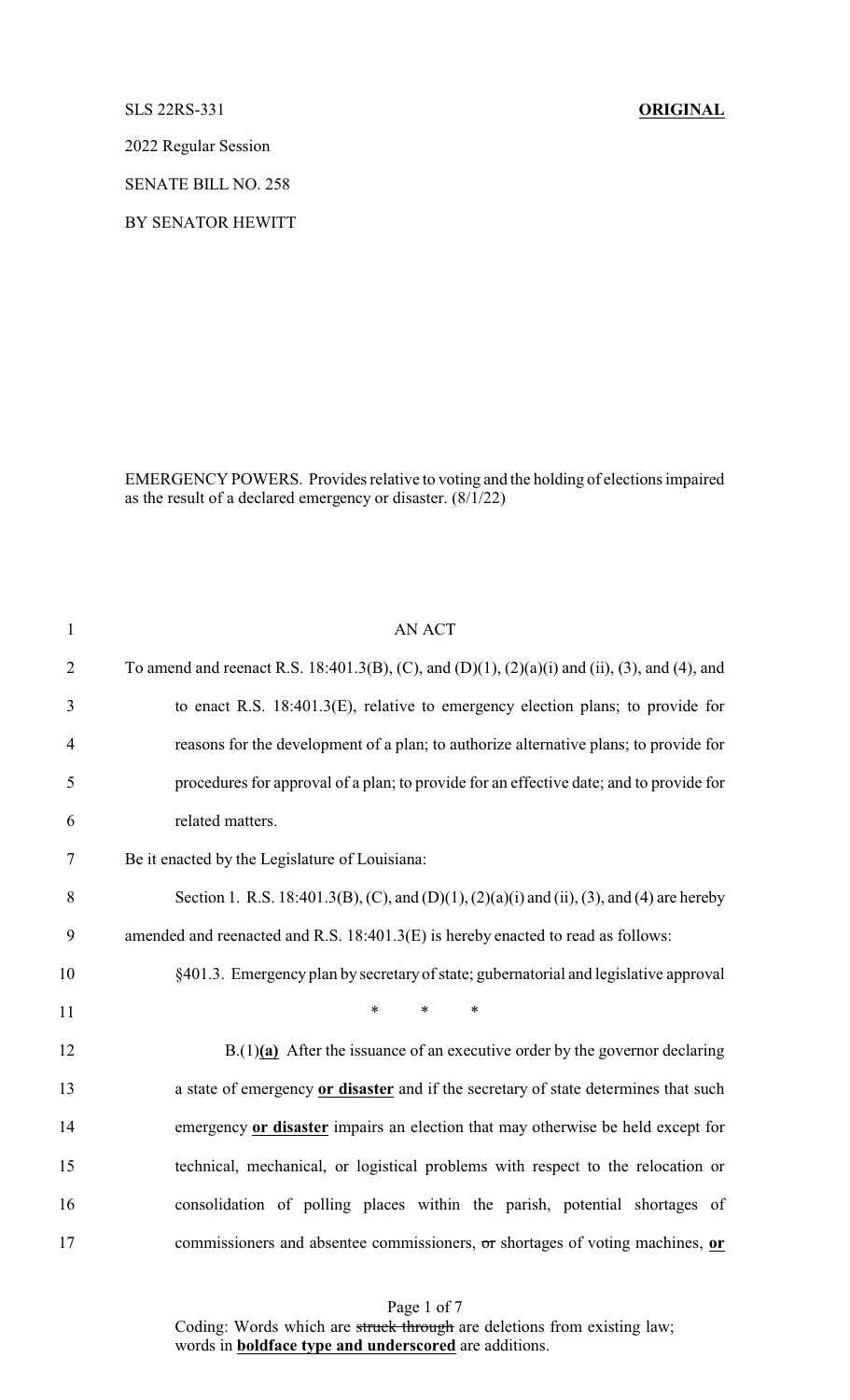| $\mathbf{1}$   | other impairments that affect participation in or the integrity of the electoral         |
|----------------|------------------------------------------------------------------------------------------|
| $\overline{2}$ | process, the secretary of state shall certify such facts and the reasons therefor to the |
| 3              | governor, the Senate Committee on Senate and Governmental Affairs, and the House         |
| 4              | Committee on House and Governmental Affairs.                                             |
| 5              | (b)(i) The Senate Committee on Senate and Governmental Affairs and                       |
| 6              | the House Committee on House and Governmental Affairs shall meet and                     |
| 7              | function as a joint committee for all purposes pursuant to this Section. No              |
| 8              | action shall be taken by the joint committee except by the favorable vote of a           |
| 9              | majority of the members thereof from each house present and voting, each                 |
| 10             | house voting separately.                                                                 |
| 11             | The joint committee shall meet no later than ten days following<br>(ii)                  |
| 12             | receipt of the certification.                                                            |
| 13             | (c) If the governor and a majority of the members of each committee concur               |
| 14             | that such an emergency plan is necessary, the secretary of state shall develop an        |
| 15             | emergency plan in writing that proposes a resolution to technical, mechanical, or        |
| 16             | logistical problems impairing the holding of the election with respect to the            |
| 17             | relocation or consolidation of polling places within the parish, potential shortages of  |
| 18             | commissioners and absentee commissioners, or shortages of voting machines, or            |
| 19             | other impairments that affect participation in or the integrity of the electoral         |
| 20             | process. The secretary of state may also present alternative written emergency           |
| 21             | plans at the same time.                                                                  |
| 22             | (2) If, in addition to the resolution of the technical, mechanical, or logistical        |
| 23             | problems as provided in Paragraph $(B)(1)$ of this Section Subsection, the secretary     |
| 24             | of state determines that it is necessary and feasible to conduct early voting in certain |
| 25             | parishes to enable displaced affected voters to vote, the secretary of state may         |
| 26             | include in the emergency plan a proposal to conduct early voting at the offices of the   |
| 27             | registrars in certain parishes in the state. Any early voting authorized by the          |
| 28             | provisions of this Paragraph shall be conducted in the same manner as provided in        |
| 29             | R.S. 18:1309(A) times and locations which are accessible to affected voters.             |

Page 2 of 7 Coding: Words which are struck through are deletions from existing law; words in **boldface type and underscored** are additions.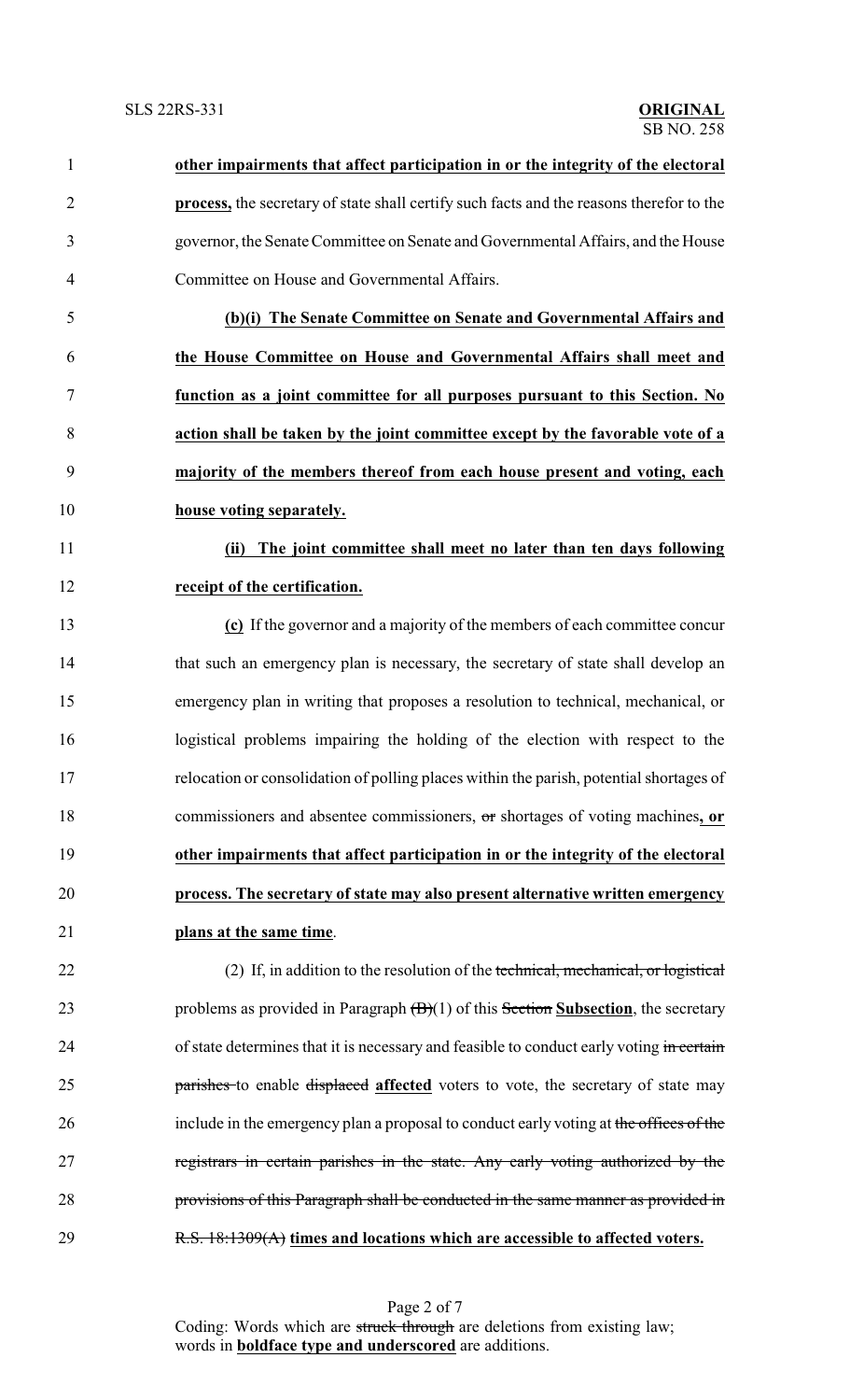| $\mathbf{1}$   | $C(1)$ The written emergency plan and any alternatives shall be submitted              |
|----------------|----------------------------------------------------------------------------------------|
| $\overline{2}$ | by the secretary of state to the Senate Committee on Senate and Governmental           |
| 3              | Affairs, the House Committee on House and Governmental Affairs, and the governor       |
| $\overline{4}$ | either at the same time as he submits the certification or as soon as practicable      |
| 5              | following their the joint committee's and the governor's concurrence with his          |
| 6              | certification. The joint committee shall meet no later than ten days following         |
| 7              | receipt of the emergency plan. The secretary of state may incorporate changes          |
| 8              | suggested and approved by the joint committee into the emergency plan. If a            |
| 9              | majority of the members of the Senate Committee on Senate and Governmental             |
| 10             | Affairs and of the House Committee on House and Governmental Affairs approve           |
| 11             | the emergency plan or an alternative emergency plan, such the approved plan            |
| 12             | shall be submitted to the members of each house of the legislature for approval by     |
| 13             | mail ballot as provided in this Section. If a majority of the members of each house    |
| 14             | of the legislature and the governor approve the emergency plan or if the legislature   |
| 15             | overrides the governor's disapproval of the emergency plan as provided in              |
| 16             | Subsection E of this Section, the secretary of state shall take all steps necessary to |
| 17             | implement the plan and all officials of the state and of any political subdivision     |
| 18             | thereof shall cooperate with and provide assistance to the secretary of state as       |
| 19             | necessary to implement the plan.                                                       |
| 20             | The joint committee shall send notice to the governor of each<br>(2)                   |
| 21             | meeting held pursuant to this Section. The governor or his designee may attend         |
| 22             | each joint meeting held pursuant to this Section and may provide                       |
| 23             | recommendations to the joint committee regarding the emergency plan.                   |
| 24             | $D(1)$ In order to obtain the approval of a majority of the elected members            |
| 25             | of each house of the legislature, the secretary of the Senate and the clerk of the     |
| 26             | House of Representatives shall jointly prepare and transmit a ballot to each member    |

 of the legislature by certified mail with return receipt requested unless the legislature is in session and the ballots may be distributed and returned during the session as **soon as possible in the manner** provided in this Subsection.

> Page 3 of 7 Coding: Words which are struck through are deletions from existing law; words in **boldface type and underscored** are additions.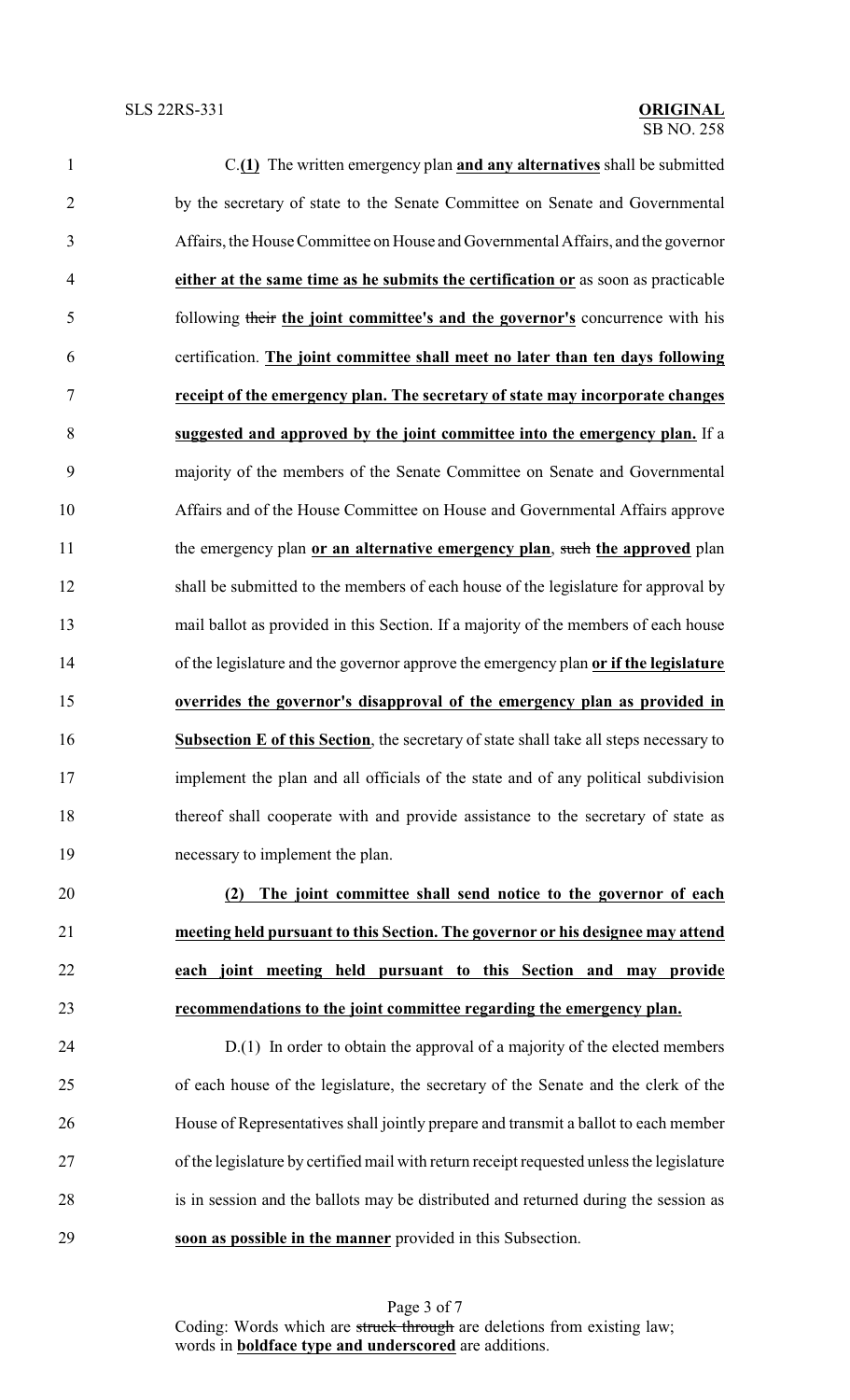| $\mathbf{1}$   | $(2)(a)$ The ballot shall be uniform and the materials sent with the ballot shall       |
|----------------|-----------------------------------------------------------------------------------------|
| $\overline{2}$ | include:                                                                                |
| 3              | (i) A copy of the secretary of state's certification that the emergency or              |
| 4              | disaster impairs an election that may otherwise be held except for certain technical,   |
| 5              | mechanical, or logistical problems and the reasons therefor.                            |
| 6              | (ii) A copy of the emergency plan <b>approved by the joint committee</b> .              |
| 7              | $\ast$<br>$\ast$<br>$\ast$                                                              |
| 8              | $(3)$ (a) The ballots mailed to all members shall be postmarked on the same day         |
| 9              | and shall be returned to the secretary of the Senate or the clerk of the House of       |
| 10             | Representatives, as the case may be, within fifteen days after the postmarked date;     |
| 11             | or, when such ballots are delivered to the members of the legislature while in session, |
| 12             | the ballots shall be returned to the secretary of the Senate or the clerk of the House  |
| 13             | of Representatives, as the case may be, within five days after the date the ballots     |
| 14             | were delivered to members. No ballot received after five o'clock p.m. on the fifth day  |
| 15             | after the date on which the ballots were delivered to the members during session or     |
| 16             | after five o'clock p.m. on the fifteenth day after the date on which the ballots were   |
| 17             | mailed shall be valid or counted, and the date and time received shall be marked on     |
| 18             | each such ballot and the ballot shall be marked "Invalid." Prior to five o'clock p.m.   |
| 19             | on the fifth day after the date when delivered to the members of the legislature while  |
| 20             | in session or prior to five o'clock p.m. on the fifteenth day after the postmarked date |
| 21             | if mailed to the members of the legislature, a member may withdraw his ballot or        |
| 22             | change his vote upon his written request.                                               |
| 23             | (b) If the emergency is declared within sixty days prior to the date of the             |
| 24             | election when the legislature is not in session, the joint committee may require        |
| 25             | that ballots be returned within five days. The secretary of the Senate and the          |
| 26             | clerk of the House of Representatives shall utilize any method necessary to             |
| 27             | deliver the ballots, including commercial delivery, electronic transmission, or         |

**deliver the ballot to each member and the date the ballot was so transmitted to**

**hand delivery, and shall keep a record of the manner of delivery utilized to**

Page 4 of 7 Coding: Words which are struck through are deletions from existing law; words in **boldface type and underscored** are additions.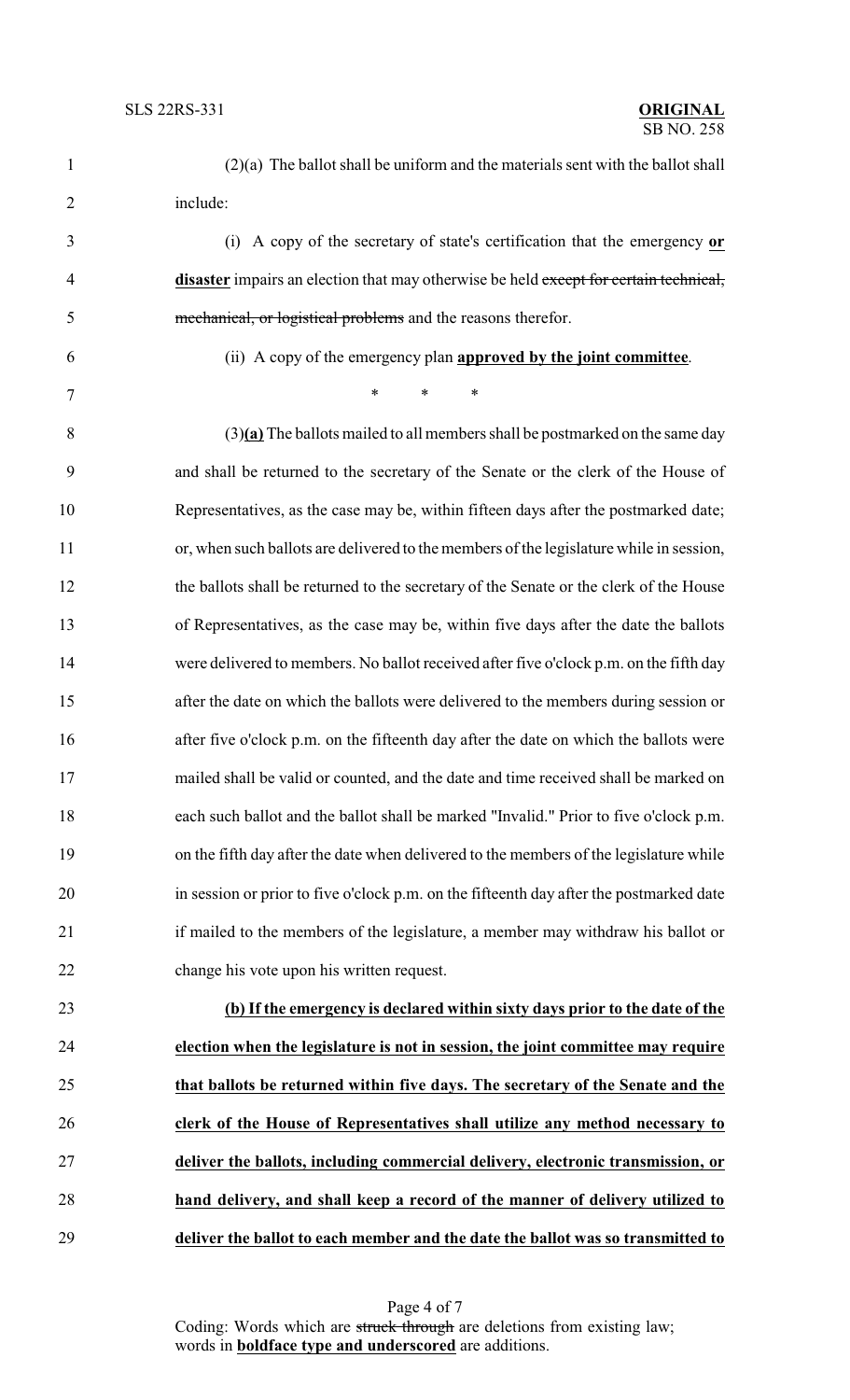**each member. When such ballots are delivered to the members of the legislature while in session, the ballots shall be returned to the secretary of the Senate or the clerk of the House of Representatives, as the case may be, within five days after the date the ballots were delivered to members.** (4) At any time after the deadline for submitting the ballots as provided in Paragraph (3) **Subparagraph (3)(a)** of this Subsection, but prior to the eighteenth day after the date on which the ballots were mailed, or prior to the eighth day after the date on which the ballots were delivered to the members of the legislature in session **or delivered pursuant to Subparagraph (3)(b) of this Subsection**, the secretary of the Senate and the clerk of the House of Representatives shall jointly 11 open and tabulate the vote in roll call order for each house of the legislature. The clerk and the secretary shall hold such ballots unopened and shall not disclose the contents to any person until the day when such ballots are opened and tabulated. The tabulation sheet shall indicate by name each member who voted in favor of the plan,

each member who voted against the plan, each member who did not return the ballot

by the deadline, and each member whose ballot was invalid because it was not

marked or signed by the member. The secretary of the Senate and the clerk of the

House of Representatives shall each sign the tabulation sheet and cause a certified

copy thereof to be transmitted to the secretary of state, the governor, and the

chairmen of the Senate Committee on Senate and Governmental Affairs and House

- Committee on House and Governmental Affairs.
- $\qquad \qquad \ast \qquad \ast \qquad \ast$
- 
- 
- **E. If a majority of the elected members of each house of the legislature approve the emergency plan, the governor shall either approve or disapprove the plan no later than five days after he receives the certified tabulation sheet. If the governor approves the plan, he shall immediately send a written message of approval to the secretary of state and the chairmen of the Senate Committee on Senate and Governmental Affairs and House Committee on House and Governmental Affairs. If the governor disapproves of the plan, he shall**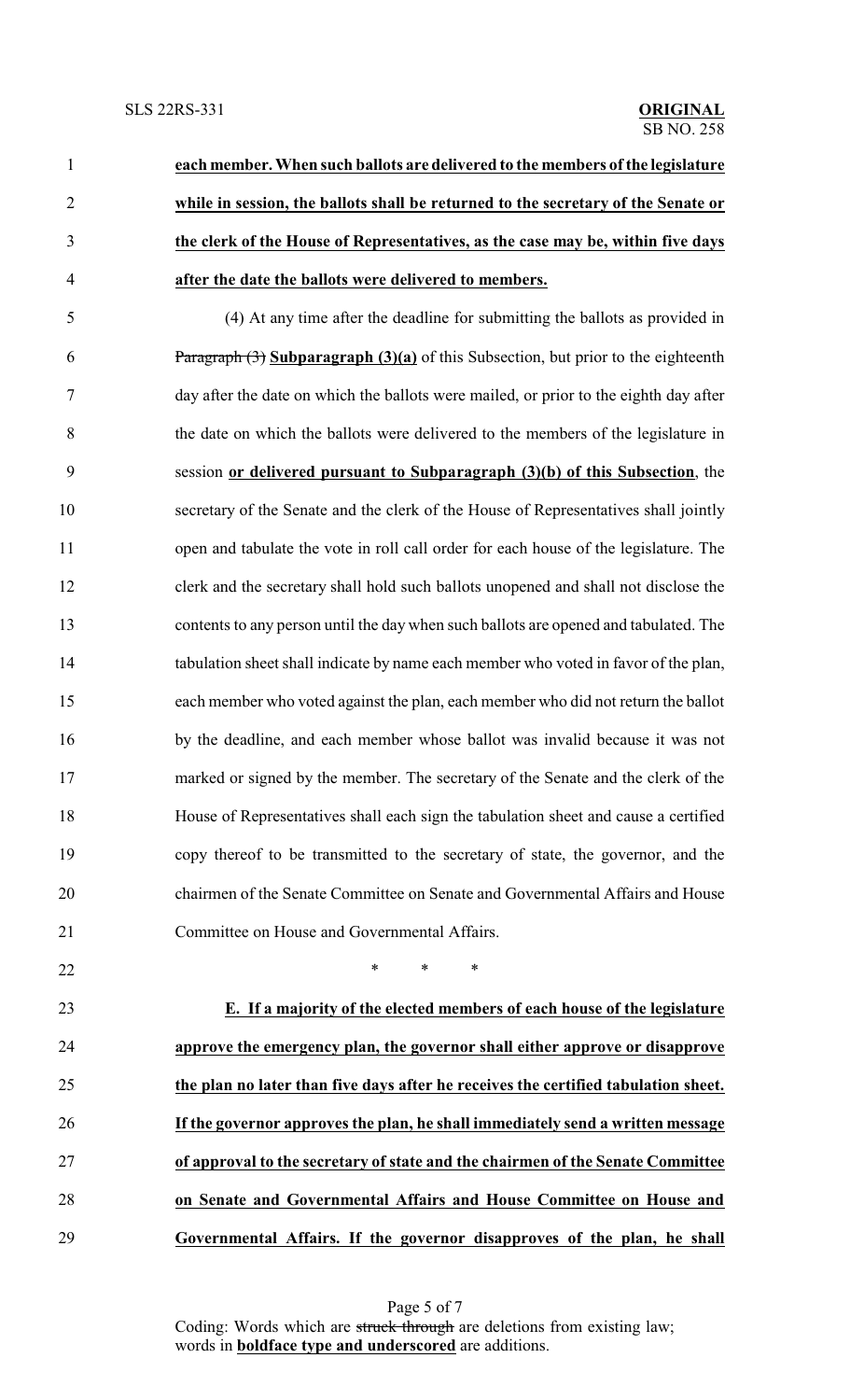| $\mathbf{1}$   | immediately send a written message of disapproval to the secretary of the        |
|----------------|----------------------------------------------------------------------------------|
| 2              | Senate and the clerk of the House of Representatives. The secretary and the      |
| 3              | clerk shall immediately and jointly prepare and transmit a ballot to each        |
| $\overline{4}$ | member of the legislature utilizing the same procedures and deadlines provided   |
| 5              | in Subsection D of this Section. The ballot shall contain a question phrased to  |
| 6              | allow each member to cast his vote for or against overriding the governor's      |
| 7              | disapproval of the emergency election plan. If two-thirds of the elected members |
| 8              | of each house vote to override the governor's disapproval of the emergency       |
| 9              | election plan, the secretary of state shall implement the plan in the manner     |
| 10             | provided by Subsection C of this Section.                                        |

The original instrument and the following digest, which constitutes no part of the legislative instrument, were prepared by Matt DeVille.

## DIGEST SB 258 Original 2022 Regular Session Hewitt

Present law provides that if the secretary of state determines that an emergency declared by the governor impairs an election that could be held except for technical, mechanical, or logistical problems with respect to the relocation or consolidation of polling places and potential shortages of commissioners or voting machines, the secretary of state shall certify such facts and the reasons therefor to the governor, the Committee on Senate and Governmental Affairs, and the Committee on House and Governmental Affairs. Proposed law adds other impairments that affect participation in or the integrity of the electoral process to the impairments that the secretary shall consider and certify to the governor and the committees.

Present law provides that if the governor and a majority of the members of each committee concur that an emergency plan is necessary, the secretary of state shall develop an emergency plan to address the impairments. Present law is applicable to the additional impairments added by proposed law.

Proposed law additionally requires the committees to meet within 10 days following the secretary of state's certification and requires the committees to meet and function as a joint committee.

Present law authorizes the secretary of state to include in the plan a proposal to conduct early voting. Proposed law retains present law.

Present law limits the locations of such early voting to the offices of the registrars and provides for conducting early voting in accordance with present law. Proposed law removes these limitations and provides for such early voting at times and locations that are accessible to affected voters.

Present law requires the secretary of state to present the plan to the governor, Senate and GovernmentalAffairs Committee, and House and Governmental Affairs Committee for their approval.

Page 6 of 7 Coding: Words which are struck through are deletions from existing law; words in **boldface type and underscored** are additions.